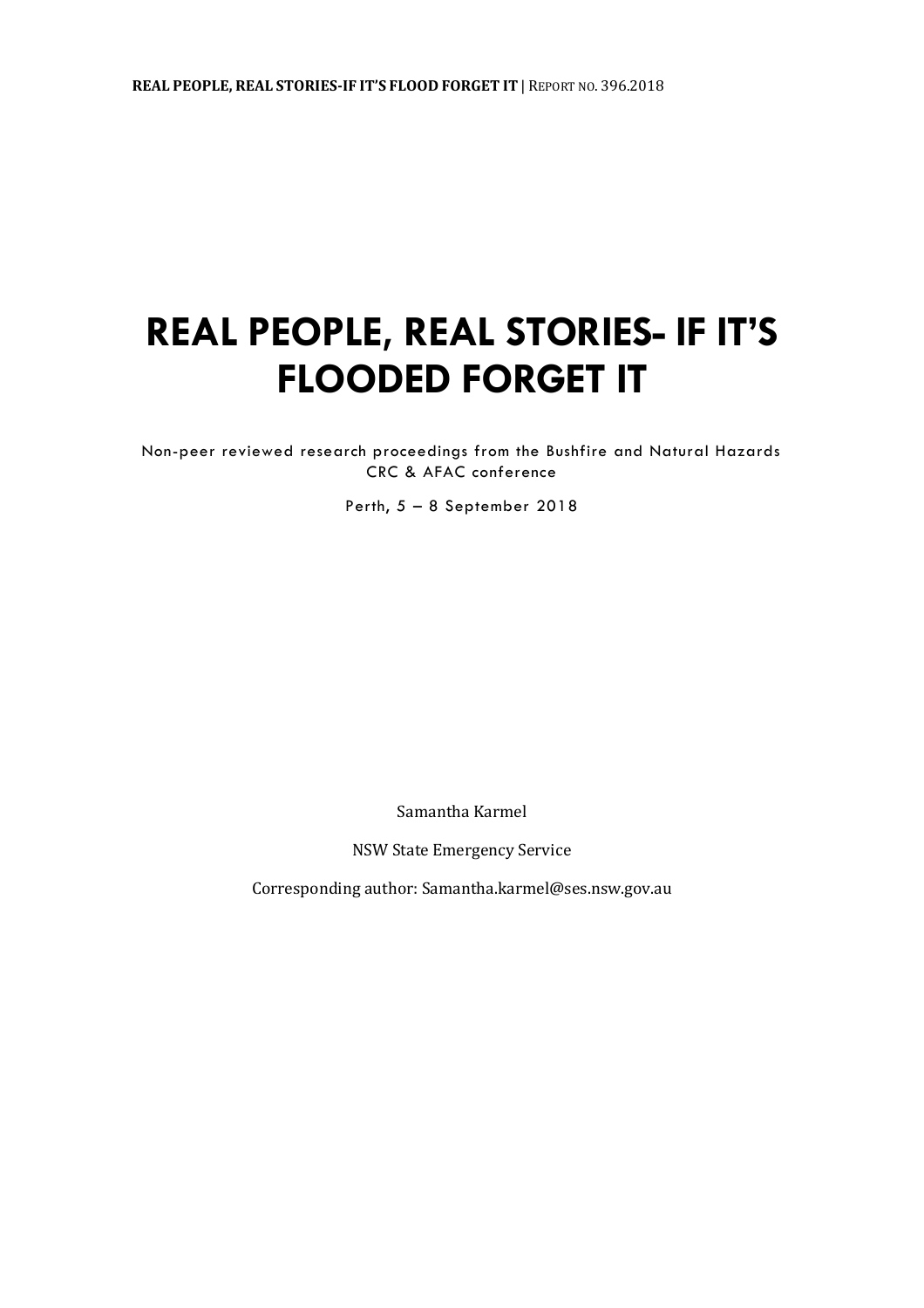#### **REAL PEOPLE, REAL STORIES-IF IT'S FLOOD FORGET IT** | REPORT NO. 396.2018

| Version | <b>Release history</b>      | Date       |
|---------|-----------------------------|------------|
| 1.0     | Initial release of document | 05/09/2018 |



**Australian Government Department of Industry, Innovation and Science** 

**Business** Cooperative Research Centres Programme

This work is licensed under a Creative Commons Attribution-Non Commercial 4.0 International Licence. Material not licensed under the Creative Commons licence:

- Department of Industry, Innovation and Science logo
- Cooperative Research Centres Programme logo<br>• All photographs and graphics
- All photographs and graphics.

All content not licenced under the Creative Commons licence is all rights reserved. Permission must be sought from the copyright owner to use this material.



#### **Disclaimer:**

NSW State Emergency Service and the Bushfire and Natural Hazards CRC advise that the information contained in this publication comprises general statements based on scientific research. The reader is advised and needs to be aware that such information may be incomplete or unable to be used in any specific situation. No reliance or actions must therefore be made on that information without seeking prior expert professional, scientific and technical advice. To the extent permitted by law, NSW State Emergency Service and the Bushfire and<br>Natural Hazards CRC (including its employees and consultants) exclude all liability<br>to any person for any consequences, including but not limited to damages, costs, expenses and any other compensation, arising directly or indirectly from using this publication (in part or in whole) and any information or material contained in it.

**Publisher:**  Bushfire and Natural Hazards CRC

September 2018

Citation: Kamel, S. (2018). Real stories, real people- if it's flooded forget it. In J.Bates (Ed.), *Research Forum 2018: proceedings from the Research Forum at the Bushfire and Natural Hazards CRC & AFAC Conference*. Perth: Bushfire and Natural Hazards CRC.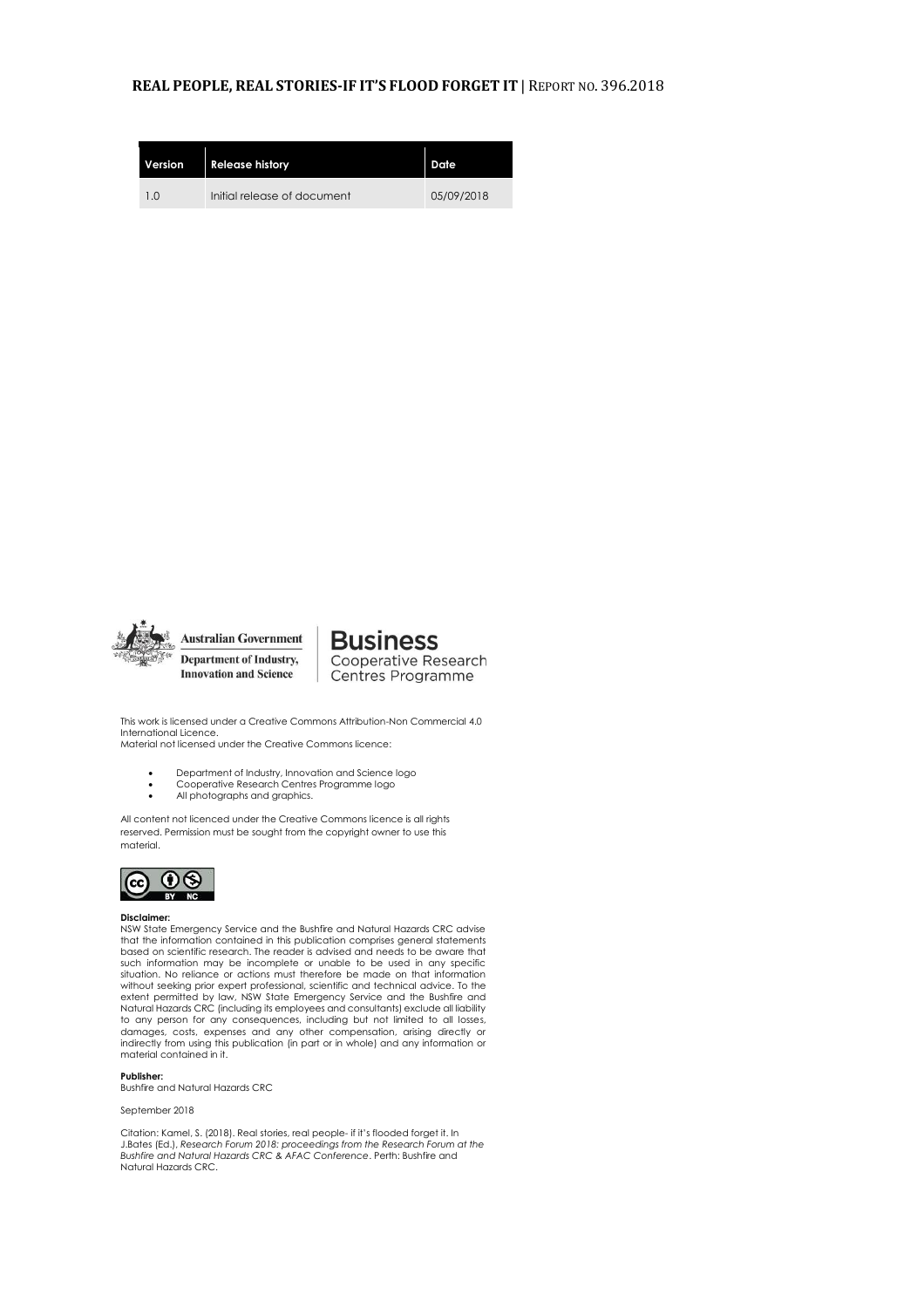### **ABSTRACT**

Between 2000 and 2015, 178 people died from floods in Australia. Despite the strong messaging from emergency services, people continue to drive or walk through floodwater, putting their lives at risk. In response, the NSW State Emergency Service has developed a range of video stories depicting people's decision making processes and experiences entering floodwater and activated them as part of a comprehensive social media campaign - thereby incorporating a modern day approach to engage with the community about the dangers of entering floodwater. The videos present the real people recounting their decision to drive through floodwater, the consequences of their actions and the take home message. Evidence from commissioned research and research from the Bushfire and Natural Hazards Cooperative Research Centre determined the themes of these stories. The stories include: Sonya, a mother that crossed a flooded river due to peer pressure from her passengers; Peter, a farmer who nearly drowned after entering floodwater to rescue cattle; Tom, a young man that entered floodwater to impress girls in the car and Jaime, a mother who turned around for fear of putting the lives of her children at risk. During the 6 week campaign, the content was seen over 800,000 times, and videos were viewed more than 400,000 times. The campaign reached over 150,000 individual young men in NSW, and over half a million more people outside of the target group. Engagement with the campaign was also high, with 28,000 people liking, sharing, or commenting. In 2016 the project was awarded the Government section of the NSW Resilient Australia Awards.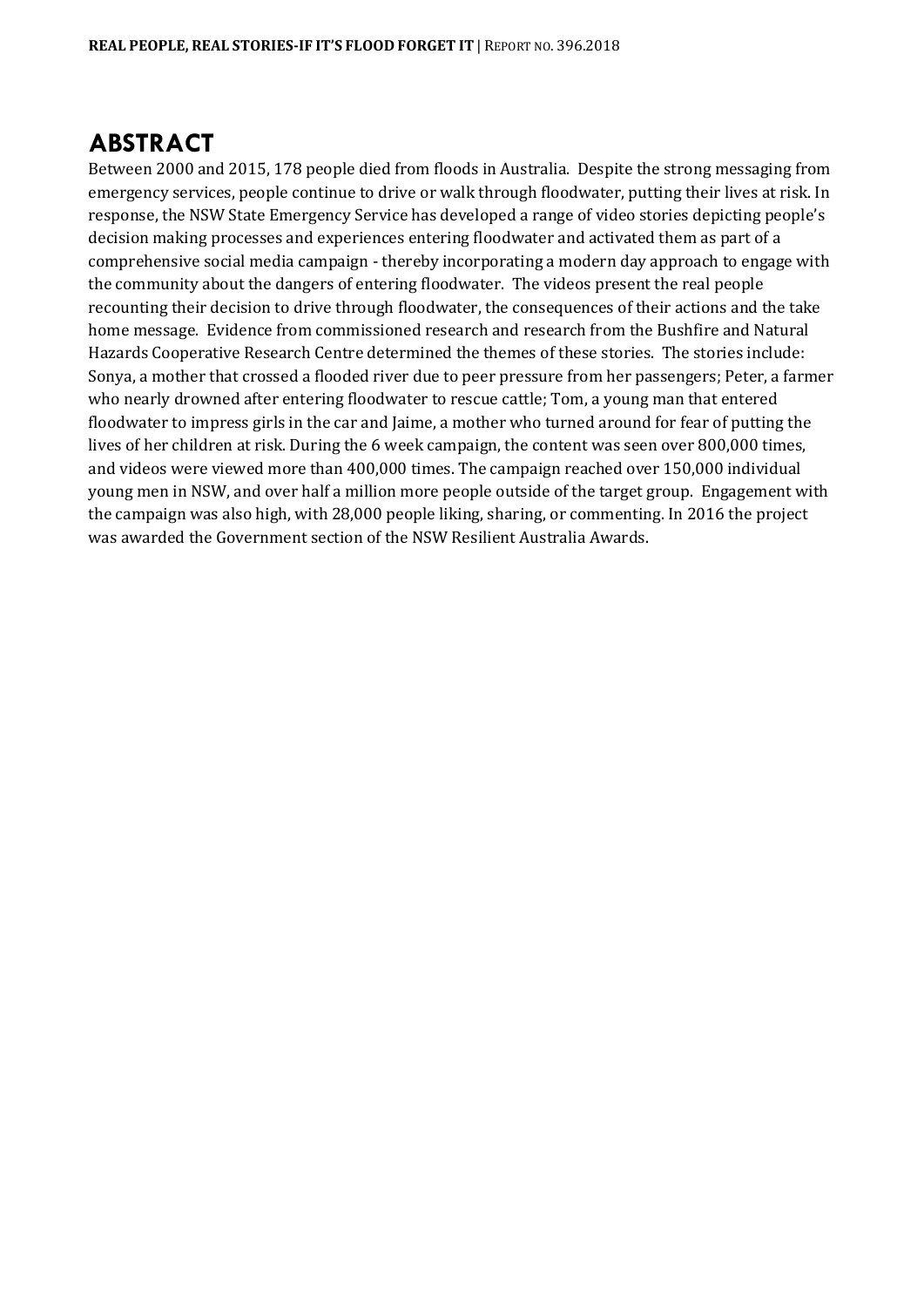#### **EXTENDED ABSTRACT**

Australia's increase in population, along with where people are choosing to live, makes us more vulnerable to the impact of severe weather events. Relying on emergency management organisations to provide all the required resources to respond to these weather events is not sustainable. The National Strategy for Disaster Resilience emphasises the importance of shared responsibility between governments, business, communities and individuals and promotes a shift from Government intervention to developing community resilience. People need to take greater responsibility for their own safety and act on information, advice and other cues provided before, during and after a disaster to protect themselves, their family, friends and property.

In April 2015, the Hunter region was affected by wild weather, which brought heavy rainfall and storms resulting in significant infrastructure damage and the deaths of four people. In 2016, the NSW State Emergency Service was funded as part of the NSW Office of Emergency Management's State Emergency Management Projects Program grant funding round to undertake the Post Disaster Research and Innovation Project.

This project gathered evidence to develop a better understanding of community response behaviour and attitudes to the April 2015 superstorm, well as the decision making processes and risk perception people experience when confronted with warnings and key risks during floods. The research also expected to determine the factors that contribute to positive community action and safe decisionmaking. The project engaged the University of Newcastle to undertake this research; 79 one-onone interviews and four focus groups were conducted with residents of the Hunter region, focusing primarily on Dungog, Millers Forest, Gillieston Heights and Hinton. Furthermore, observations and interviews were completed with residents in two communities where community-led disaster planning was taking place at the time. This research has resulted in the Stronger for the Storm report; this report consolidates the growing evidence of the importance of communities and emergency management organisations working together when planning for and responding to natural disasters. Furthermore, it highlights the desire for communities to embrace the shared responsibility ethos. It is important that emergency management organisations continue to work effectively with communities to harness this desire to achieve positive outcomes for both Government and communities.

An additional component of this project was to develop a range of "survivor" video stories of people who had entered floodwater with the intention of using them as part of a community engagement program as well as to support safety messaging through online platforms such as Facebook. The focus of the stories was to further explore the decision making process from the perspective of a community member. Using real people's true stories can act as a great catalyst for developing an emotional human connection and result in authentic engagement with an audience. It provides an opportunity to encourage people to share their own stories and this in turn can add much more depth to the message.

The NSW SES worked with Why Documentaries, a Wollongong based video production company that specialises in creating stories that audiences can connect with to create public awareness campaigns. The stories selected were based on the themes that emerged from the Stronger for the Storm report as well as complementary research from the Bushfire and Natural Hazards Cooperative Research Centre: "An analysis of human fatalities from flood hazards in Australia, 1990-2015". These reports provide insights into the "who" and "why" of people who are losing or almost losing their life to drowning as well as some of the decision making thought processes involved when people encounter floodwater on their journey

The research indicates: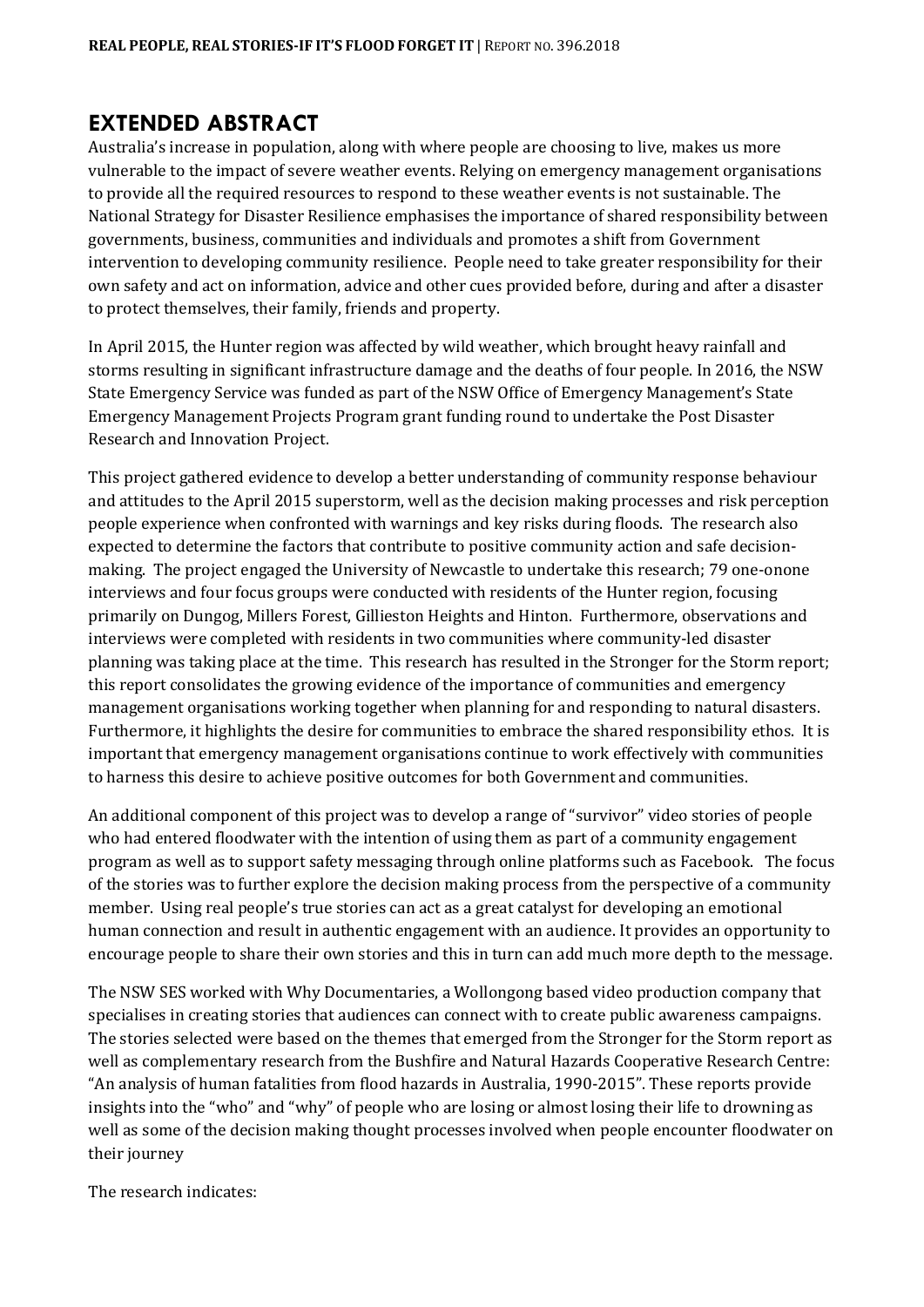- 58% of fatalities since 2000 have occurred within 20kms of the victim's home, suggesting they are familiar with the roads and their environment.
- 79% of people who die in floodwater are men, with young men under 29 being the most at risk.
- Witness statements suggest that the majority of victims are aware of the flood (60%) but the speed and depth of the water took them by surprise.
- The majority of flood fatalities (45%) are attempting to cross a flooded road, causeway or bridge.
- Children and young adults make up a high proportion of passengers killed, while in a vehicle driven through floodwater.
- Flood fatalities in 4WDs have dramatically increased over the last 15 years.
- People risk their lives in order to save their pets and livestock

With these statistics in mind, the NSW SES hand-picked four stories that engaged a peer to peer approach to highlight the dangers and risks of entering floodwater to the identified at-risk populations. Stories were sourced through word of mouth as well as via an online recruitment campaign where community members were invited to share their stories of entering floodwater on the NSW SES Facebook page. More than 50 stories were shared online and those people whose experience had the potential to deliver a strong message of the dangers of entering floodwater were followed up with direct messaging through Facebook. A key strategy was to utilise real community members, who were willing to talk publicly about their behaviour, take responsibility for their actions and had learnt from their behaviour. The people who chose to have their stories filmed stated their motivation for doing so was to save lives - so that other people did not make the same choices, they had made which had put their life and the life of others at risk.



Images courtesy of Stronger for the Storm report

These "survivor" video stories present the actual people recounting and re-enacting their real life experience of their decisions about entering floodwater, what happened and the consequences of their actions. The stories highlight the dangers and risks associated with entering floodwater.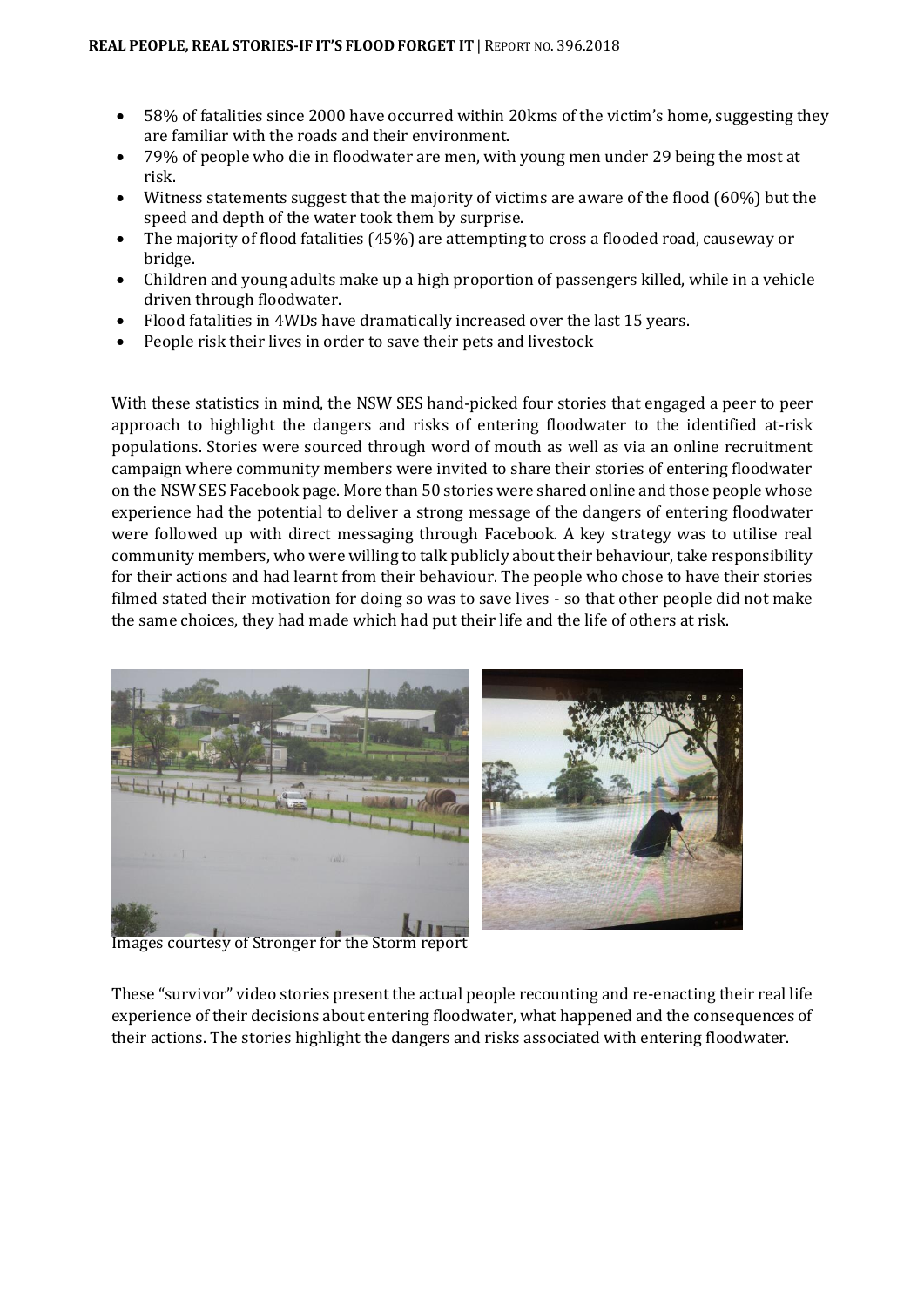The stories are:

[Always that unknown risk.](http://bit.ly/2sWse5D) By Sonya.

Sonya is a mother who crossed a flooded river causeway in her 4WD, due to peer pressure from the passengers in the car - her four children.

[Plan Ahead.](http://bit.ly/2tvxkD7) By Peter

risk.

Peter is a farmer, who nearly drowned after entering floodwater to rescue cattle but was saved by his son; sadly his pet dog drowned.

[A costly decision. In more ways than one](http://bit.ly/2rTFVSK) … By Tom

Tom, a young man that drove through floodwater to impress his girlfriend. His car was a write off and a few weeks later his girl "dumped" him.

[Go the long way.](http://bit.ly/2sSgMXV) By Jaime Jaime is a mother that turned around based on a fear of putting the lives of her children at

> **Real people share their** story of entering floodwater.

Statistics from the Bushfire and Natural Hazards Cooperative Research Centre: "An analysis of human fatalities from flood hazards in Australia, 1990-2015" were included in the videos to provide an evidence base to the risks of entering floodwater.

In addition to the four "survivor" stories, three further video stories have been created; one that shares the experience and knowledge of "Mad Matt" a YouTuber and 4WD enthusiast; one of a SES volunteer, who responds to triple 000 callouts when people are either stuck or missing in floodwater and the final video is a montage of community people pledging not to enter floodwater themselves or encourage a driver to do so.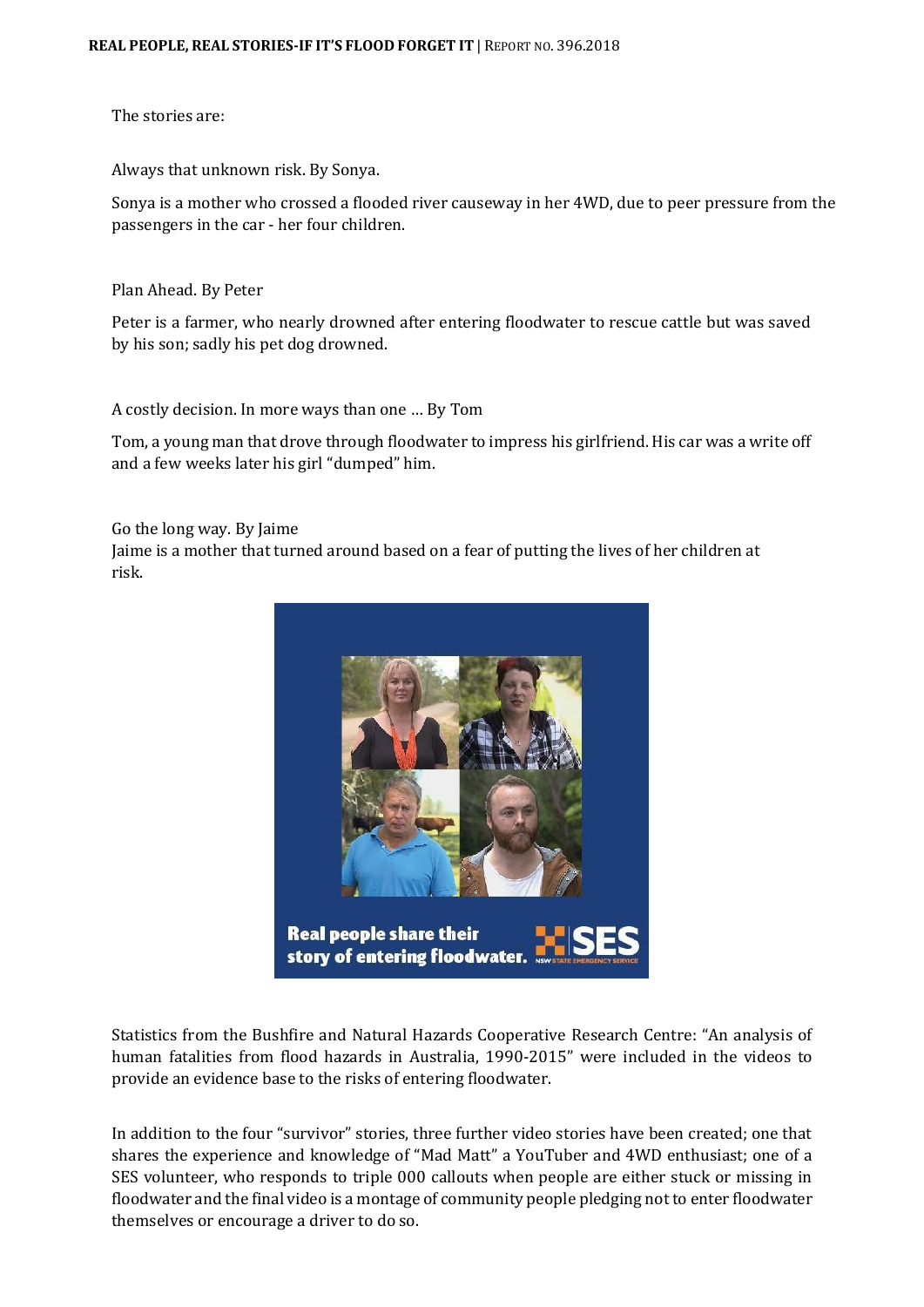These stories were then used as the basis to deliver a comprehensive six week social media flood safety campaign in early 2017. The NSW SES sought permission to use the Queensland Government's floodwater-safety campaign "IF IT'S FLOODED FORGET IT" messaging $^1$  - but also target at risk populations including young men under 29 and farmers through real-life community story-telling. Each story comprises of the following collateral: a 3-minute video, a 1-minute video, 15- second video tiles, word tiles, Tweets and Facebook posts (see Appendix A).

This collateral was rolled out along with communication messaging on Facebook and Twitter to engage with the online community, placing paid advertising to target the at- risk populations. All video stories were captioned and the 3-minute videos were also translated with subtitles into 5 other prominent languages – Arabic, Chinese, Dari, Hindi and Thai. The video stories currently sit on the NSW SES You Tube channel. They were also uploaded onto a flash drive and distributed to more than 100 organisations, who work with culturally and linguistically diverse communities in NSW.

Local and national media helped contribute to the success of the project. Radio and print stories appeared in ABC Country Hour, Northern Star [https:[//www.northernstar.com.au/news/half-metre-deep-flood-flowing-like-being-hit](http://www.northernstar.com.au/news/half-metre-deep-flood-flowing-like-being-hit-)byan/3158405/], Maitland Courier and Town and Country Farmer.

During the campaign, the NSW SES Real People True Stories content was seen over 800,000 times, and videos were viewed more than 400,000 times. The campaign reached over 150,000 individual young men in NSW, and over half a million more people outside of the target group. Engagement with the campaign was also high, with 28,000 people liking, sharing, or commenting on the content with most comments being supportive of these people sharing their entering floodwater story.

The flood-safety campaigns videos and social media content is now stored on the NSW SES resource portal and available for use as required on social media. If there is a severe weather event, when flooding over roads and properties may happen, the NSW SES can use these online resources to affect awareness among the community. Peter's story delivers a powerful message to other farmers: if you have livestock plan ahead and prepare early- get them up on higher ground as soon as the weather warning is announced. Sonya's story highlights that even if the water on the road looks still and shallow, the road may have disappeared. Tom's story highlights how a poor decision can affect your hip pocket as well as your relationships. Jaime's story promotes making the decision that keeps you and your family safe by taking an alternative route.

These suite of video stories aim to target at-risk groups who are known to engage in the risk-taking behaviour of entering floodwater. They offer a platform to explore the decision-making process that precedes an individual entering floodwater and highlight the impacts of these decisions on real people's lives. Each story provides an opportunity to stimulate discussion about people's thought processes and accompanying behaviours to enable shared learnings of what happens when entering floodwater. The **Real People True Stories** videos provide both an understanding of how people can find themselves entering floodwater as well as strong messaging to reinforce better and safer decision making. It is hoped that this will follow on with individuals and communities exercising choice and taking responsibility for their actions. As a result of the success of these true stories, the NSW SES has developed two more true stories of people entering floodwater due to flash-flooding events in urban settings.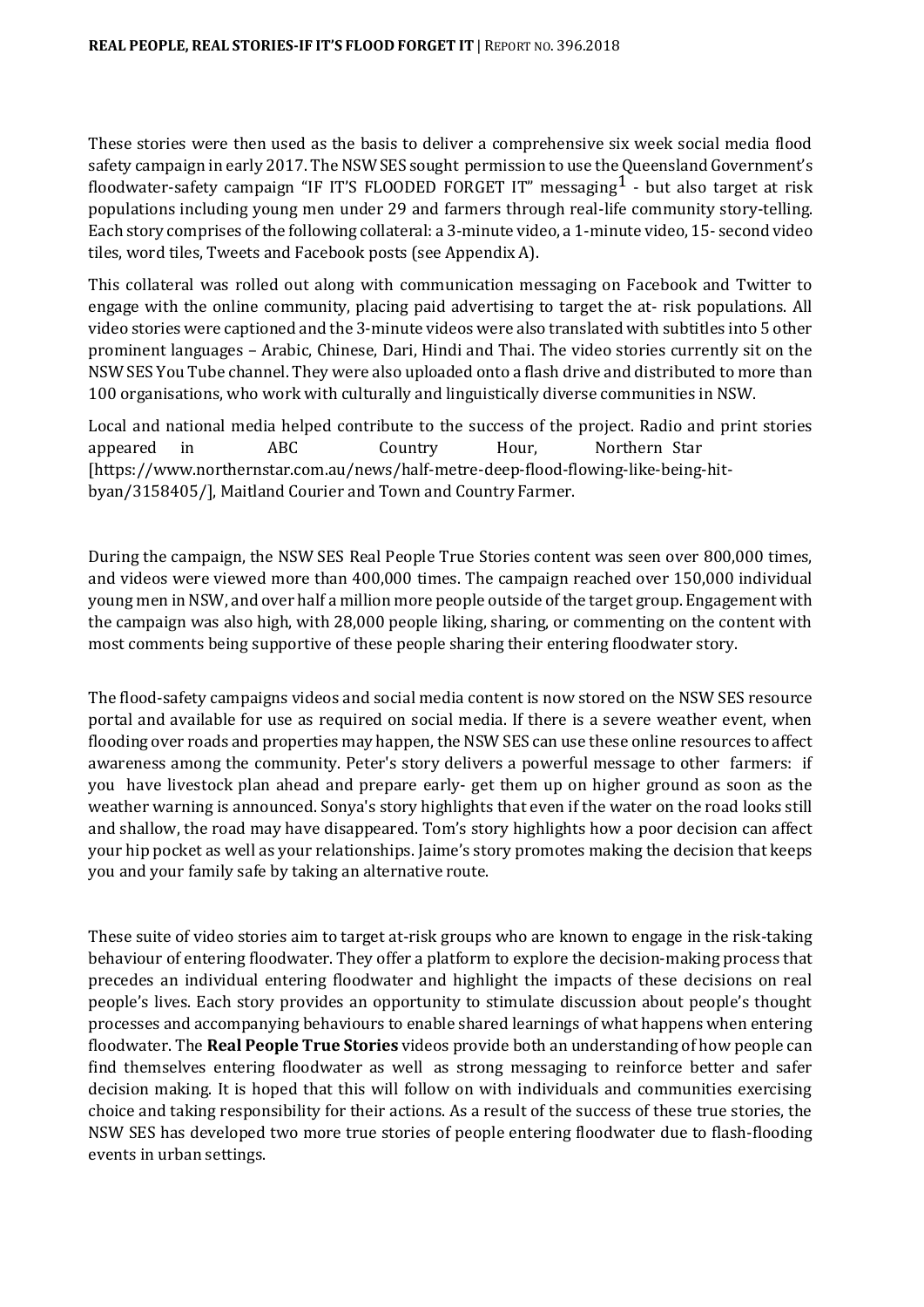**REAL PEOPLE, REAL STORIES-IF IT'S FLOOD FORGET IT** | REPORT NO. 396.2018

 $\sqrt{1}$  Permission was sought and granted by Queensland Fire and Emergency Services to use this tagline